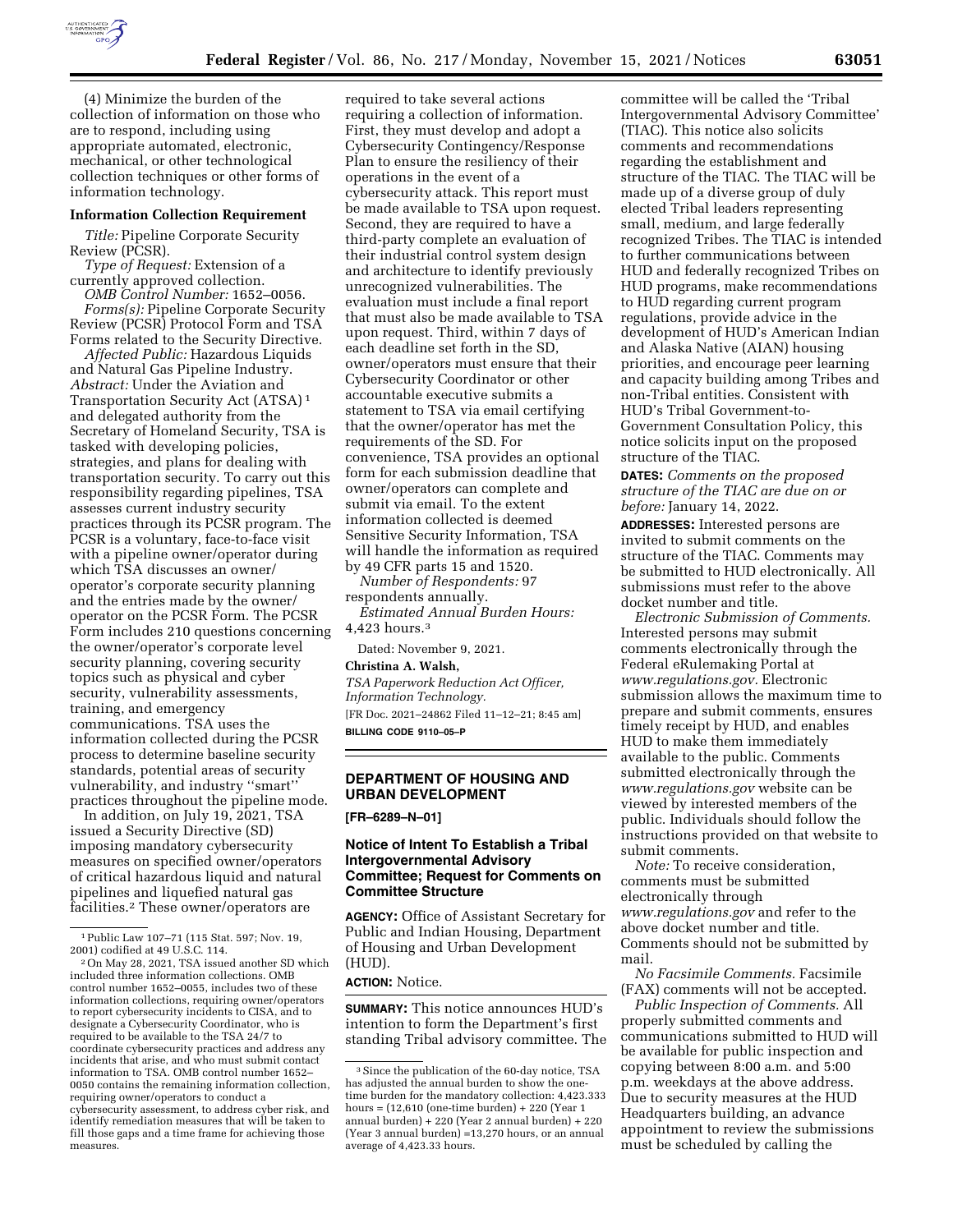Regulations Division at (202) 708–3055 (this is not a toll-free number). Individuals with speech or hearing impairments may access this number via TTY by calling the toll-free Federal Information Relay Service at (800) 877– 8339. Copies of all submissions are available for inspection and downloading at *[www.regulations.gov.](http://www.regulations.gov)* 

**FOR FURTHER INFORMATION CONTACT:**  Heidi J. Frechette, Deputy Assistant Secretary for Native American Programs, Office of Public and Indian Housing, Department of Housing and Urban Development, 451 Seventh Street SW, Room 4108, Washington, DC 20410–5000, telephone (202) 402–7598 (this is not a toll-free number). Individuals with speech or hearing impairments may access this number via TTY by calling the toll-free Federal Information Relay Service at (800) 877– 8339.

#### **SUPPLEMENTARY INFORMATION:**

#### **I. Background**

Consistent with Executive Order 13175,1 HUD's Tribal Government-to-Government Consultation Policy recognizes the right of Indian tribes to self-governance and supports Tribal sovereignty and self-determination.2 It provides that HUD will engage in regular and meaningful consultation and collaboration with Tribal officials in the development of Federal policies that have Tribal implications. Executive Order 13175 also requires Federal agencies to advance Tribal selfgovernance and ensure that the rights of sovereign Tribal governments are fully respected by conducting open and candid consultations.

In 2016, in furtherance of Executive Order 13175, HUD proposed the establishment of a TIAC. On June 23, 2016, HUD published a **Federal Register**  Notice seeking comments on the structure of the proposed TIAC.3 On December 21, 2016, HUD published a second **Federal Register** Notice announcing the establishment of the TIAC and requesting nominations from duly elected or appointed Tribal leaders to serve on the TIAC.4 HUD received nominations from various Tribes but did not receive an adequate number of

4Establishment of Tribal Intergovernmental Advisory Committee; Request for Nominations for Tribal Intergovernmental Membership, 81 FR 93700 (December 21, 2016).

nominations to fully constitute the TIAC. Accordingly, HUD did not complete the establishment of the TIAC at that time.

On January 26, 2021, President Biden issued a Presidential Memorandum on Tribal Consultation and Strengthening Nation-to-Nation Relationships.5 The memorandum directed all Federal agencies to take actions to strength their Tribal consultation policies and practices and to further the purposes of Executive Order 13175.

To further enhance consultation and collaboration with Tribal governments, HUD is once again proposing to establish the TIAC. Several Federal agencies have established similar Tribal advisory committees. These advisory committees convene periodically during the year to exchange information with agency staff, notify Tribal leaders of activities or policies that could affect Tribes, and provide guidance on consultation. HUD has determined that a similar advisory committee would provide critical support to the Department as it formulates. The formation of the TIAC would also assist the Department in carrying out its responsibilities under the Presidential Memorandum on Tribal Consultation and Strengthening Nation-to-Nation Relationships.

Prior to HUD's establishment of the TIAC, this notice solicits input into the structure of the committee.

#### **II. Proposed Structure of the TIAC**

To assist commenters with their review and to help them provide feedback, HUD is providing the following as an example of how the TIAC may be structured. HUD is requesting comments on the following proposed structure of the TIAC and is open to any additional recommendation on how the TIAC may be constituted and how it should operate. Comments on the structure of the TIAC are due on or before: January 14, 2022

# *A. Purpose and Role of the TIAC*

The purposes of the TIAC are: (1) To further facilitate intergovernmental communication between HUD and Tribal leaders of

federally recognized Tribes on all HUD programs;

(2) To make recommendations to HUD regarding current program regulations that may require revision, as well as suggest rulemaking methods to develop such changes. The TIAC will not, however, negotiate any changes to regulations that are subject to negotiated

rulemaking under Section 106 of the Native American Housing Assistance and Self-Determination Act (NAHASDA) and will not serve in place of any future negotiated rulemaking committee established by HUD; and

(3) To advise in the development of HUD's AIAN housing priorities.

The role of the TIAC is to provide recommendations and input to HUD, and to provide a vehicle for regular, meaningful consultation and collaboration with Tribal officials. It will not replace other means of Tribal consultations, but, rather, will supplement them. HUD will maintain the responsibility to exercise program management, including the drafting of HUD notices, guidance documents, and regulations.

#### *B. Charter and Protocols*

The TIAC will develop its own ruling charter and protocols. HUD will provide staff for the TIAC to act as a liaison between TIAC and HUD officials, manage meeting logistics, and provide general support for TIAC activities.

# *C. Meetings and Participation*

Subject to availability of Federal funding, the TIAC will meet periodically to discuss agency policies and activities with HUD, set shared priorities, and facilitate further consultation with Tribal leaders. Initially, meetings will likely be conducted virtually, but may be in person in the future, and will be conducted consistent with any COVID– 19 safety protocols. HUD will pay for these meetings, including the member's cost to travel to these meetings. The TIAC may meet on a more frequent basis virtually, via conference calls, videoconferences, or through other forms of communication. Additional inperson meetings may be scheduled at HUD's discretion in the future. Participation at TIAC meetings will be limited to TIAC members or their alternates. Alternates must be designated in writing by the member's Tribal government to act on their behalf. TIAC members may bring one technical advisor to the meeting at their expense. The technical advisor can advise the member but cannot speak in the member's place. Meeting minutes will be available on the HUD website, and, depending on the circumstances, public and Tribal comments may be requested.

### *D. TIAC Membership*

The TIAC will be comprised of HUD representatives and Tribal delegates from across the country, representing small, medium, and large tribes. The TIAC will be composed of HUD officials

<sup>1</sup>Executive Order 13175, 65 FR 67249 (November 9, 2000).

<sup>2</sup>Tribal Government-to-Government Consultation Policy, 81 FR 40893 (June 23, 2016).

<sup>3</sup>Notice of Proposal To Establish a Tribal Intergovernmental Advisory Committee; Request for Comments on Committee Structure, 81 FR 40899 (June 23, 2016).

<sup>5</sup>The memorandum was published in the **Federal Register** on January 29, 2021 (86 FR 7491).